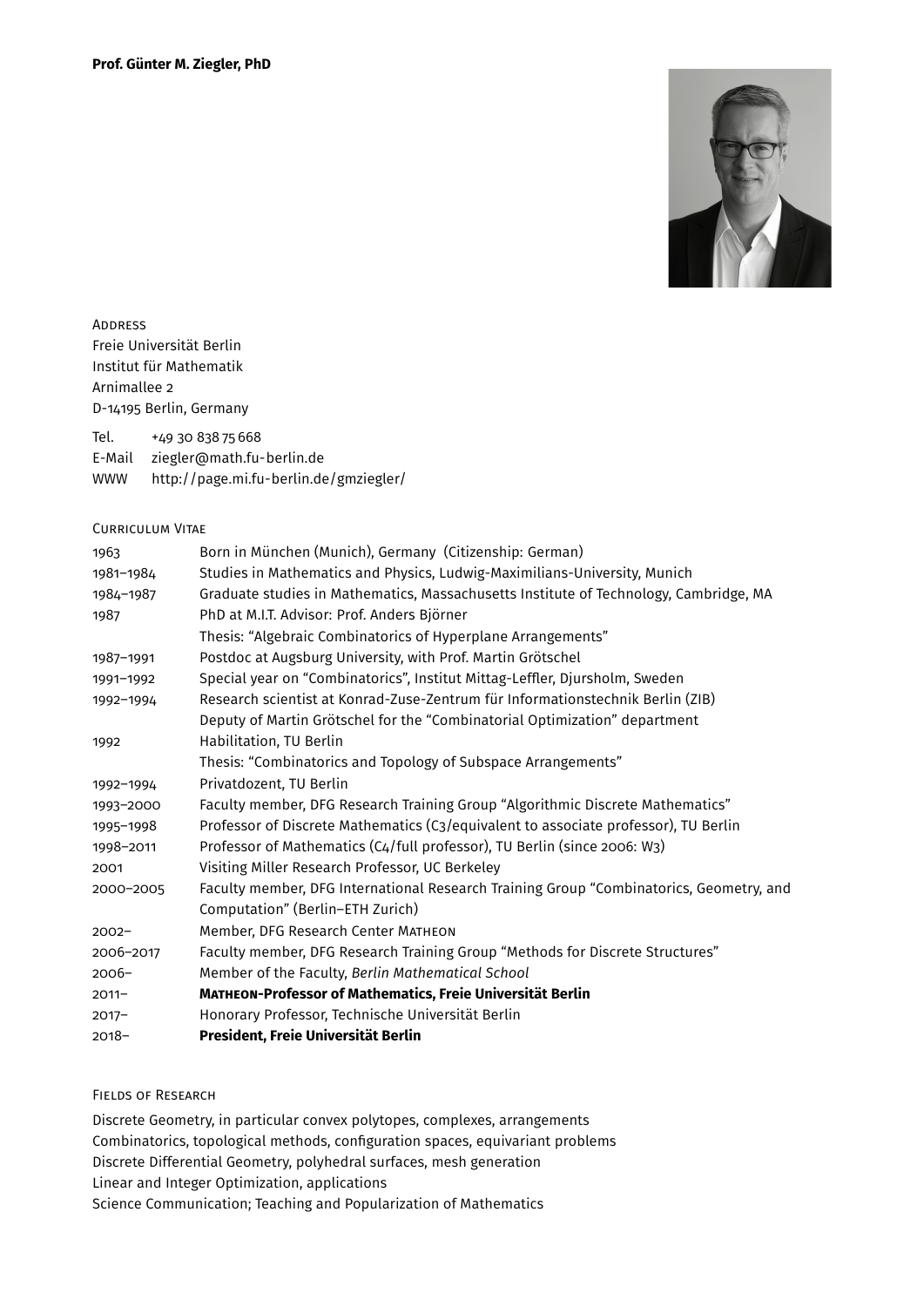### Mentoring

40 bachelor theses supervised 66 diploma/master theses supervised, 1 current 32 dissertations supervised, 5 current 8 habilitations mentored

### **PUBLICATIONS**

More than 150 scientific papers and six books, among these:

*Lectures on Polytopes* (Springer, New York 1995, 7. revised printing 2007), *Proofs from THE BOOK* (Springer, Heidelberg 1998, 5. edition 2014, with Martin Aigner), in German *Das BUCH der Beweise* (Springer, 4. edition 2014), published in 12 further languages.

Numerous popular contributions, newspaper columns, etc., in particular the books

Π *& Co. – Kaleidoskop der Mathematik*, edited with E. Behrends and P. Gritzmann (Springer, Heidelberg 2008, 2. edition 2016), *Darf ich Zahlen? Geschichten aus der Mathematik* (Piper, München 2010/2013, in English *Do I Count? Stories from Mathematics*, CRC Press, Boca Raton FL 2013, published in three further languages), and *Mathematik – Das ist doch keine Kunst!* (Knaus, München 2013)

### Lectures (Selection)

Far more than 200 invited seminar and colloquium lectures, as well as main and plenary invited lectures at conferences worldwide, among them:

| 2001      | Main Plenary Lecture, 15. ÖMG-Congress of the Austrian Mathematical Society                                                |
|-----------|----------------------------------------------------------------------------------------------------------------------------|
|           | and Annual Meeting of the German Mathematical Society DMV, Vienna, Austria                                                 |
| 2002      | Invited Lecture, International Congress of Mathematicians ICM2002, Beijing, China                                          |
| 2008      | Main Lecture, Leibniz Day of the Berlin-Brandenburg Academy of Sciences and Humanities, Berlin                             |
| 2009      | Capstone plenary lecture, Symposium on Geometry Processing, Berlin                                                         |
| 2010      | Panel Speaker and Chair, International Congress of Mathematicians ICM2010, Hyderabad, India                                |
| 2011      | Erdős Lectures in Discrete Mathematics and Theoretical Computer Science, Hebrew University,<br>Jerusalem                   |
| 2012      | Erdős Memorial Lecture, 24th Canadian Conference on Computational Geometry, Charlottetown,<br>Prince Edward Island, Canada |
| 2012-2014 | Leibniz Lectures of the German Science Foundation DFG in New York, Moscow, Petersburg, and<br>São Paulo                    |
| 2013      | Emil Grosswald Lectures, Temple University, Philadelphia, USA                                                              |
| 2014      | Invited Lecture, International Congress of Mathematicians ICM2014, Seoul, Korea                                            |
| 2014      | Main Lecture, Conference "500 Years of Melancholia in Mathematics", New York                                               |
| 2014      | Plenarvortrag, Barcelona Mathematical Days BMD2014, Barcelona, Spain                                                       |
| 2015      | Invited Plenary Presentation, World Science Forum, Budapest, Hungary                                                       |
| 2016      | Main Lecture, Cornell Topology Festival, Cornell University, Ithaca NY                                                     |
| 2016      | Plenary Lecture, Hector Symposium, Berlin                                                                                  |
| 2016      | John von Neumann Lecture, Münster University                                                                               |
| 2016      | Plenary Lecture, Internat. Conference on Mathematics Education ICME, Hamburg                                               |
| 2016      | Friedrich Hirzebruch Lecture, Bonn University                                                                              |

#### Functions and Responsibilities (Selection)

1997–2000 Member of the Directorate (Vorstand), German Mathematical Society (Deutsche Mathematiker-Vereinigung DMV), Editor of the "Notices" (*Mitteilungen der DMV*) 2000–2004 Treasurer, Berlin Mathematical Society (Berliner Mathematische Gesellschaft BMG) 2001–2016 Member, **Scientific Board, Mathematisches Forschungsinstitut Oberwolfach**, since 2006 Cochair, 2012–2016 Chair 2006–2008 **President, German Mathematical Society** (Deutsche Mathematiker-Vereinigung DMV), 2006–2011 Speaker, DFG Research Training Group "Methods for Discrete Structures", 2011–2017 Deputy speaker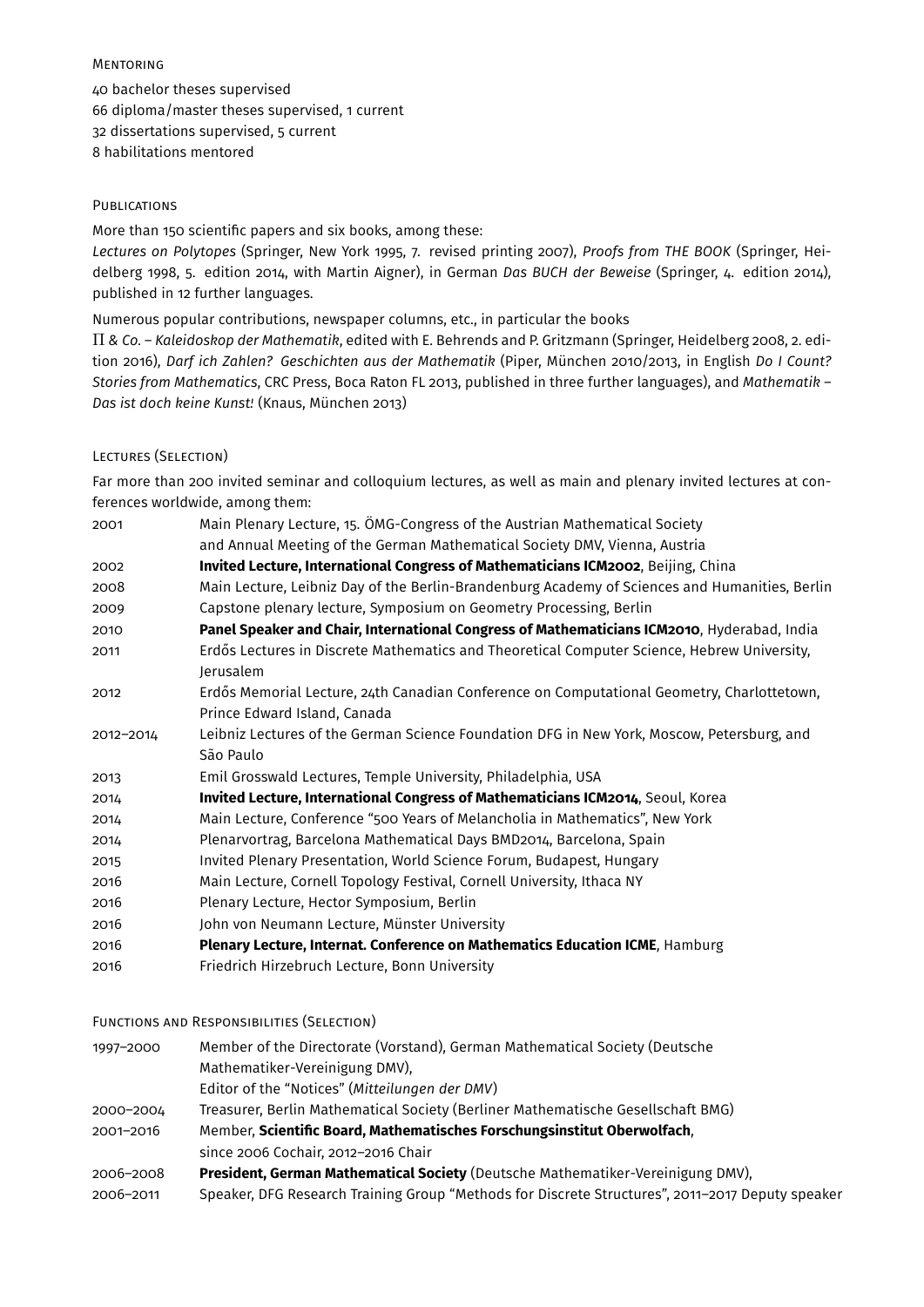| 2006      | Member, Program Committee "Combinatorics", International Congress of Mathematicians ICM2006,<br>Madrid                                                                                                                           |
|-----------|----------------------------------------------------------------------------------------------------------------------------------------------------------------------------------------------------------------------------------|
| 2006-2018 | Member of the Executive Board, Berlin Mathematical School, 2006-2007 and 2016-2018 Chair,<br>2008-2011 Cochair                                                                                                                   |
| 2007-2008 | Initiator and Co-Organizer, German National "Year of Mathematics 2008", a joint project of the<br>German Federal Ministry of Science BMBF, Deutsche Telekom Stiftung, DMV, and "Science in<br>Dialogue" "Wissenschaft im Dialog" |
| 2009-2013 | Member of the board of trustees (Kuratorium), Stiftung Rechnen, Hamburg                                                                                                                                                          |
| $2009 -$  | Member of the directorate (Vorstand), Berlin-Brandenburg Academy of Sciences and Humanities,                                                                                                                                     |
|           | since 2013 Deputy Secretary of the Class of Mathematics and Natural Sciences,                                                                                                                                                    |
|           | 2015-2018 Secretary of the Class of Mathematics and Natural Sciences                                                                                                                                                             |
| 2009-2015 | Member and Cochair, Scientific Board of FIZ Karlsruhe                                                                                                                                                                            |
| 2010-2013 | Member of the Scientific Advisory Board, Stiftung Jugend forscht e.V., Hamburg                                                                                                                                                   |
| 2009-2015 | Member of the Scientific Committee, Einstein Foundation Berlin, since then Berlin Expert, advising<br>the Executive Board                                                                                                        |
| 2011-2015 | Organizer and Chair of the Jury, Euler-Lecture in Sanssouci, Potsdam                                                                                                                                                             |
| 2011-2016 | Co-Editor-in-Chief, Discrete & Computational Geometry, Springer New York                                                                                                                                                         |
| $2011 -$  | Member of the Executive Committee (Präsidium) of DMV,                                                                                                                                                                            |
|           | since 2009 Director of the DMV "Mathematics Media Office",                                                                                                                                                                       |
|           | since 2010 Director of the DMV "Network Office Schools-Universities"                                                                                                                                                             |
| 2012-2016 | Board Member, DFG Collaborative Research Center "Discretization in Geometry and Dynamics"                                                                                                                                        |
| 2013-2018 | Member, Executive Board, Einstein Center for Mathematics ECMath, Berlin                                                                                                                                                          |
| 2014-2018 | Member of the Senate, Deutsche Forschungsgemeinschaft DFG                                                                                                                                                                        |
| 2016-2017 | Member of the Scientific Council, Alfried Krupp-Förderpreis für junge Hochschullehrer, Alfried<br>Krupp von Bohlen und Halbach-Stiftung, Essen                                                                                   |
| $2016 -$  | Member of the Scientific Council, Fondation Mathématique Jacques Hadamard, Paris                                                                                                                                                 |
| $2016 -$  | Member of the Negotiation Group, Project DEAL for national licencing agreements for offers of large<br>scientific publishers                                                                                                     |
| 2017-2018 | Member of the European Mathematical Society EMS Publications and Electronic Dissemination<br>Committee                                                                                                                           |
| 2017-2018 | Member of the Selection Committee for the Allocation of the Alexander von Humboldt Professorship<br>- International Award for Research in Germany, Alexander von Humboldt Foundation, Bonn                                       |
| 2017-2018 | Program Committee Co-Chair, FPSAC 2019                                                                                                                                                                                           |
| $2017 -$  | Member of the board of trustees (Kuratorium), Klaus Tschira Foundation, Heidelberg                                                                                                                                               |
| $2018 -$  | Member of the board, Urania Berlin                                                                                                                                                                                               |

# Conference and Workshop Organization (Selection)

| Co-organizer, Conference "Combinatoire et géométrie: matroides orienteés", Centre International<br>de Rencontres Mathématiques (C.I.R.M.), Marseille-Luminy, France |
|---------------------------------------------------------------------------------------------------------------------------------------------------------------------|
| Co-organizer, First Euroconference in Mathematics on Crete, "Combinatorial Geometry"                                                                                |
| Co-organizer, five Oberwolfach Workshops on Geometric, Topological, and Algebraic Combinatorics,                                                                    |
| Mathematisches Forschungsinstitut Oberwolfach                                                                                                                       |
| Co-organizer and lecturer, Oberwolfach Seminar "Polytopes and Optimization" (with Gil Kalai and                                                                     |
| Peter Kleinschmidt)                                                                                                                                                 |
| Member of the Organizing Committee, and of the Local Scientific Committee, International Congress                                                                   |
| of Mathematicians, Berlin 1998                                                                                                                                      |
| Co-organizer, Euroconference in Mathematics on Crete, "Discrete and Algorithmic Geometry"                                                                           |
| Co-organizer, 100-Jahrfeier der Berliner Mathematischen Gesellschaft, TU Berlin                                                                                     |
| Co-organizer, Workshop on "Polyhedral Surfaces", Euler Institute, St. Petersburg                                                                                    |
| Co-organizer, Three Fall Programs, Mathematical Sciences Research Institute MSRI, Berkeley CA, USA                                                                  |
| Co-organizer and lecturer, Oberwolfach Seminar "Discrete Differential Geometry"                                                                                     |
| Co-organizer, three Oberwolfach Workshops "Discrete Differential Geometry"                                                                                          |
| Organizer, "Symposium Diskrete Mathematik", TU Berlin, for DMV Fachgruppe "Diskrete Mathematik"                                                                     |
| Co-organizer, "Topological Methods in Combinatorics", KTH Stockholm and Mittag-Leffler Institute,                                                                   |
| Stockholm/Djursholm, Sweden                                                                                                                                         |
|                                                                                                                                                                     |